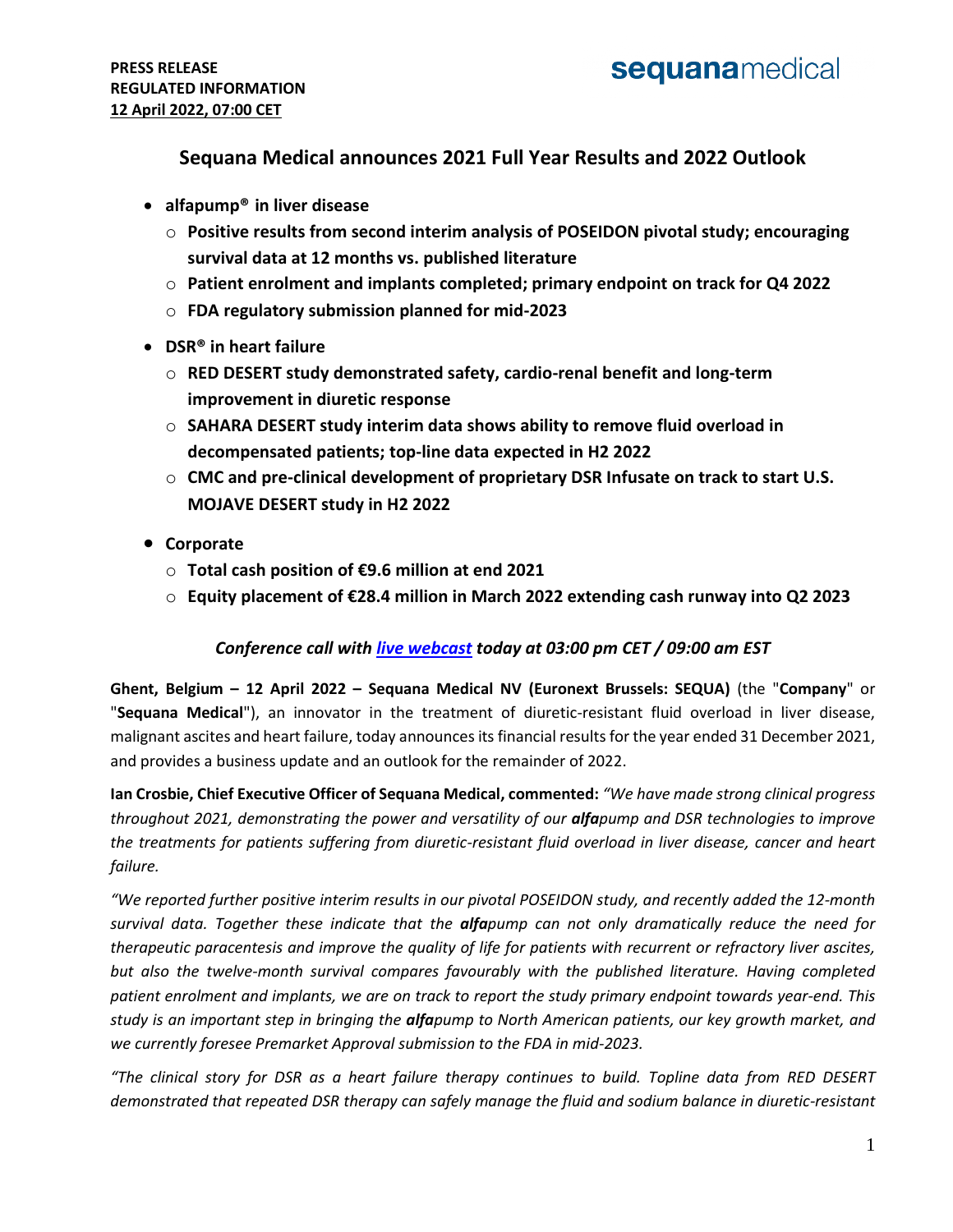*heart failure patients, as well as improve their cardio-renal status and durably restore their diuretic response. With this evidence, we progressed into decompensated heart failure patients in our SAHARA DESERT study, and the interim results show the ability of DSR to rapidly eliminate persistent congestion, in addition to the benefits shown in RED DESERT.*

*"We are making good progress with our proprietary DSR Infusate 2.0, a sodium-free dextrose / icodextrin solution that we anticipate to have a superior therapeutic and safety profile as well as robust Intellectual Property protection. Pre-clinical activities are underway to support its use in MOJAVE DESERT, a phase 1b/2a study in the U.S. evaluating short-term DSR therapy in decompensated heart failure patients anticipated to start in the second half of this year."*

#### **2021 Highlights**

#### **alfapump in liver disease**

- POSEIDON Strong progress and derisking of North American pivotal study of the **alfa**pump in recurrent and refractory ascites due to liver cirrhosis
	- o Completed patient enrolment in [December 2021,](https://www.sequanamedical.com/press-releases/sequana-medical-announces-the-completion-of-patient-enrolment-in-poseidon-the-north-american-pivotal-alfapump-study/) with 71 patients enrolled in the Pivotal Cohort.
	- o Reported a second interim analysis i[n July 2021](https://www.sequanamedical.com/press-releases/sequana-medical-announces-positive-results-from-second-interim-analysis-of-north-american-pivotal-alfapump-study-poseidon/) on 26 patients from the Roll-In Cohort, reaffirming the previous positive efficacy results and providing longer-term evidence of the reduction in therapeutic paracentesis (TP) and continued improvements in quality of life. Data from this Roll-In Cohort substantially exceeded the primary endpoints as defined for the Pivotal Cohort in the study<sup>1</sup>, demonstrating:
		- over 90% reduction in mean frequency of TP versus baseline (versus primary endpoint of at least 50% reduction),
		- all patients having at least a 50% reduction in mean frequency of TP per month versus baseline (versus primary endpoint of at least 50% of patients),
		- clinically important improvement in quality of life maintained even up to 12 months postimplantation, and
		- safety profile in line with expectations.
- Key Opinion Leader (KOL) event endorsed **alfa**pump market potential
	- o Hosted a KOL event in [July 2021](https://www.sequanamedical.com/press-releases/sequana-medical-to-host-a-key-opinion-leader-webinar-on-the-impact-of-liver-ascites-on-patients-and-healthcare-systems-and-the-potential-of-alfapump-therapy-in-nash-related-ascites/) with two leading KOLs from the Mayo Clinic Arizona, Hugo E. Vargas, M.D. and Grace Knuttinen, M.D., Ph.D., who discussed the impact of ascites on patients' quality of life and the limitations of current treatment options, along with their experience of **alfa**pump implantation.

#### **DSR in heart failure**

 $\overline{a}$ 

 RED DESERT – Clinical proof-of-concept of repeated **alfa**pump DSR therapy in diuretic-resistant heart failure patients

<sup>&</sup>lt;sup>1</sup> Pre- and post-implant periods for this analysis of the Roll-In Cohort differ from those that will be used for the Pivotal Cohort analysis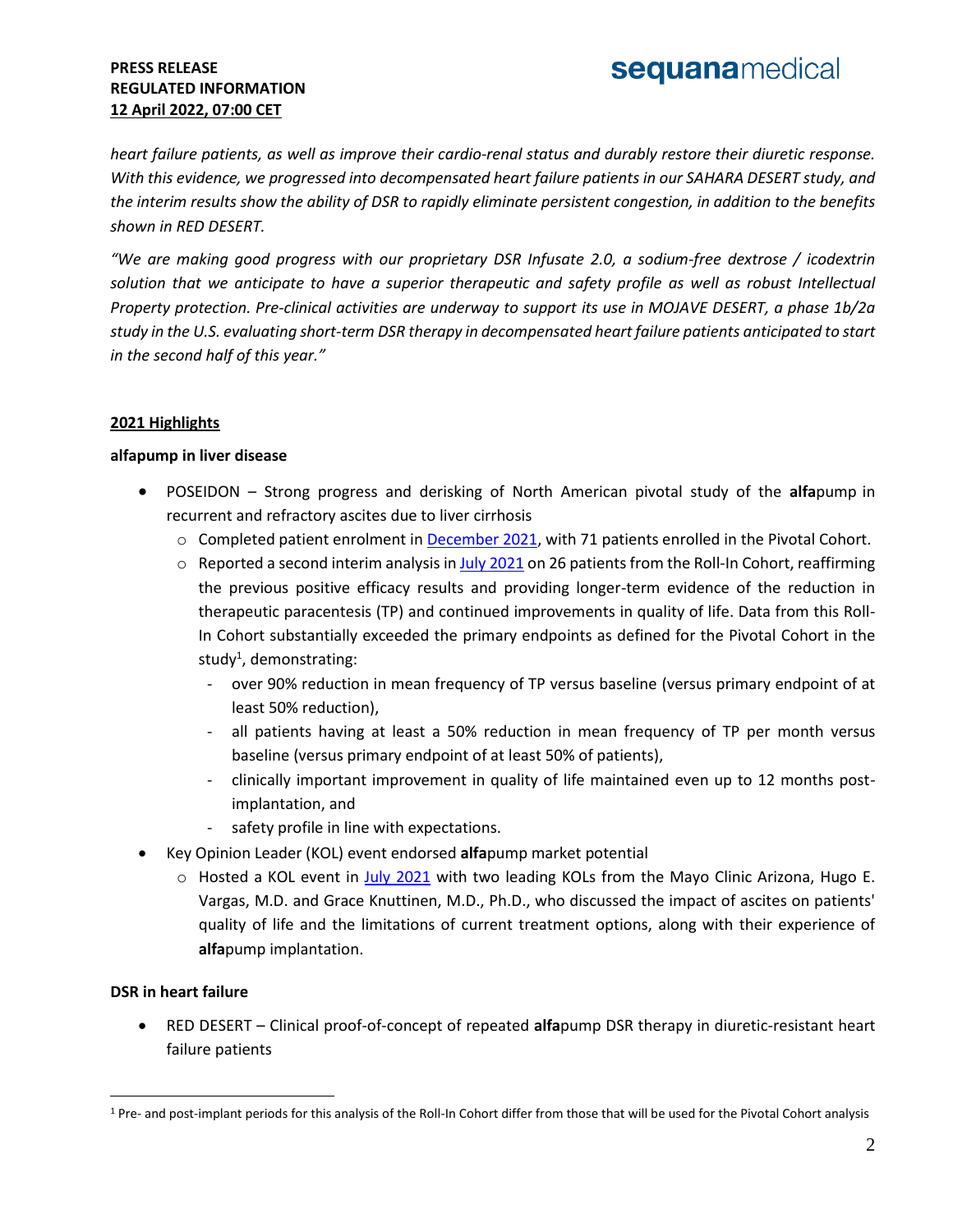# sequanamedical

#### **PRESS RELEASE REGULATED INFORMATION 12 April 2022, 07:00 CET**

- o Reported strong top-line results i[n May 2021](https://www.sequanamedical.com/press-releases/sequana-medical-announces-strong-top-line-results-from-red-desert-alfapump-dsr-study-and-expansion-of-dsr-development-programme/) in eight euvolemic heart failure patients on high dose diuretics, demonstrating that **alfa**pump DSR (i) is highly effective at safely managing fluid and sodium balance, (ii) dramatically improved diuretic response and the benefit was maintained in long-term follow-up, and (iii) significantly improved cardio-renal function.
- $\circ$  Following the six-week study, patients continued to be followed for up to 19 months<sup>2</sup>. All patients had a reduction in their oral loop diuretic dose ranging from 40% to 96% at their last visit within the follow-up period (9-19 months after last DSR treatment in the study), showing significant durability to the improvement in diuretic responsiveness following **alfa**pump DSR therapy.
- o Dr. Testani presented these results as a late-breaker at the European Society of Cardiology's *Heart Failure 2021 Online Congress* and they were selected as one of the highlights of the Congress.
- SAHARA DESERT Strong interim results of ongoing safety and feasibility study of **alfa**pump DSR in decompensated diuretic-resistant heart failure patients with persistent congestion
	- $\circ$  Reported positive interim results from six patients in **December 2021**. This analysis showed that **alfa**pump DSR can (i) safely, effectively and rapidly eliminate persistent congestion and restore euvolemia in diuretic-resistant heart failure patients, (ii) considerably benefit their cardio-renal status, and (iii) dramatically improve their diuretic responsiveness for months post-treatment.
- Key DSR and **alfa**pump DSR patents granted in U.S. and Europe
	- o Key patents were granted in the U.S. and European Union in [January 2021,](https://www.sequanamedical.com/press-releases/sequana-medical-announces-granting-of-key-alfapump-dsr-patents-in-u-s-and-europe/) covering the **alfa**pump DSR and its method of operation.
- DSR development programme on track
	- o Made strong progress in the Chemistry, Manufacturing and Controls (CMC) and pre-clinical development work of Sequana Medical's proprietary DSR Infusate 2.0, a second generation infusate with a superior therapeutic and safety profile as well as robust Intellectual Property (IP) protection to drive a high margin recurring revenue stream to accompany **alfa**pump DSR sales.
	- o Expanded the DSR development programme with short-term DSR therapy (without the **alfa**pump) to derisk the regulatory process, support faster adoption of the DSR therapy in the clinical community, expand potential market opportunity and target earlier entry into the U.S. market.

#### **Corporate**

 $\overline{a}$ 

- Medical Device Single Audit Program (MDSAP) certification
	- o Received MDSAP certification from Sequana Medical's auditing organisation British Standards Institution (BSI) in [November 2021,](https://www.sequanamedical.com/press-releases/sequana-medical-receives-mdsap-certification-and-expands-its-quality-management-system-towards-north-america/) thereby expanding the Company's Quality Management System (QMS) towards the U.S. and Canada within the scope of *design, development, production and distribution of active implantable pump systems to transport fluids within the body.*
- Jackie Fielding appointed as independent Non-Executive Director
	- $\circ$  Appointed Jackie Fielding as independent Non-Executive Director of the Company, a former Vice President of medical technology company Medtronic and ex-head of their UK and Ireland business, effective as o[f 1 September 2021.](https://www.sequanamedical.com/press-releases/sequana-medical-appoints-jackie-fielding-former-medtronic-vp-to-its-board-of-directors/)

<sup>&</sup>lt;sup>2</sup> One patient died 9 months after the end of the study (unrelated to DSR therapy)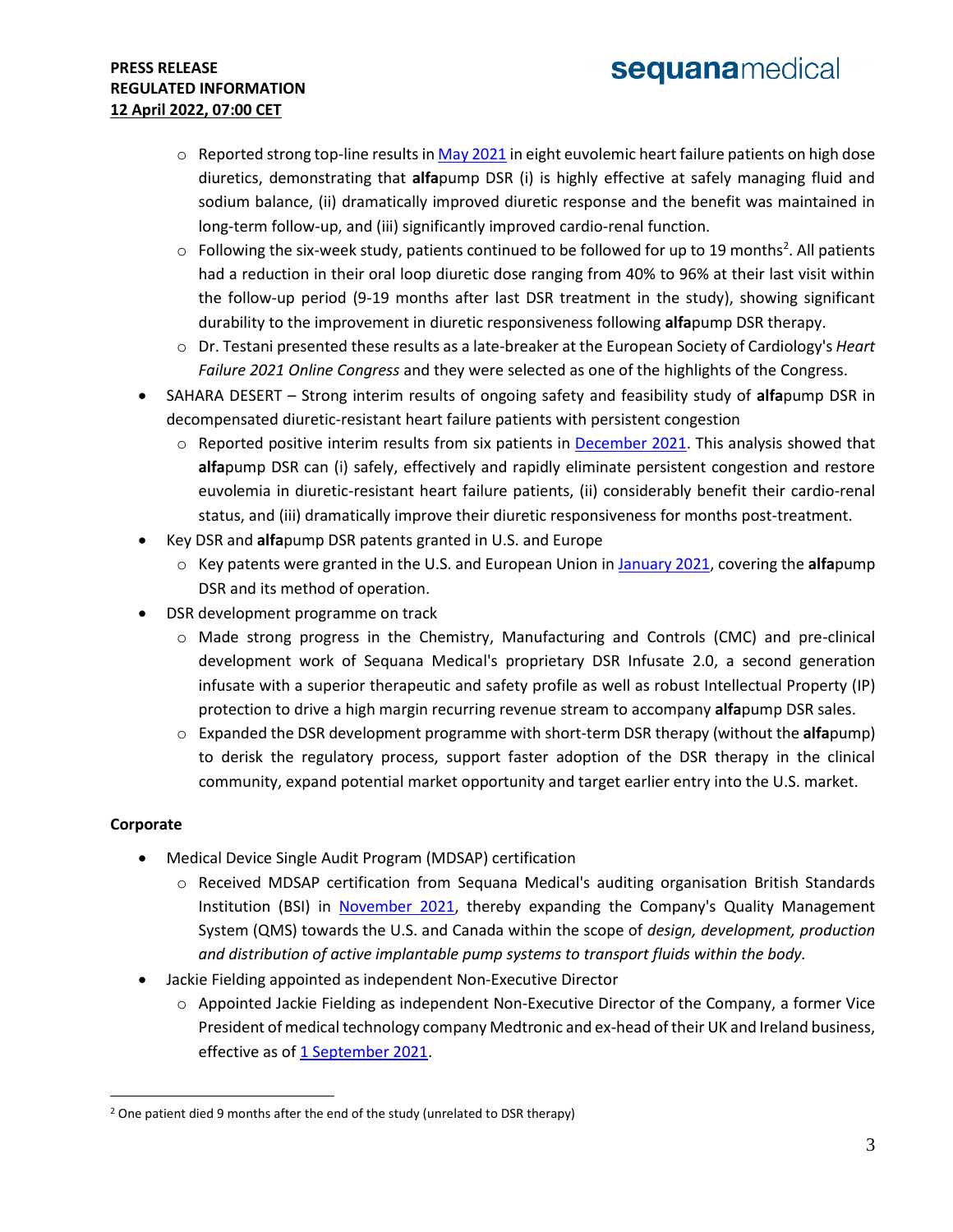- $\bullet$   $\epsilon$ 22.5 million raised in an equity placement
	- o Raised €22.5 million in [February 2021](https://www.sequanamedical.com/press-releases/sequana-medical-successfully-raises-eur-22-5-million-in-an-equity-placement/) in an equity placement via an accelerated book building offering from existing investors and new local and international life sciences investors and industry experts.
- Cash position of €9.6 million at the end of December 2021, compared to €11.0 million at the end of December 2020.

#### **Post-period events**

- European Medical Device Regulation (MDR) certification
	- o Received MDR certification from the Company's Notified Body, BSI, i[n February 2022,](https://www.sequanamedical.com/press-releases/sequana-medical-receives-certification-under-mdr-the-new-european-medical-device-regulation/) confirming that its QMS and **alfa**pump system are compliant with the latest regulatory standards required for medical devices in Europe. **alfa**pump is one of the first novel Class III active implantable medical devices to be certified.
- $\bullet$   $\epsilon$ 28.4 million raised in an equity placement
	- o Raised €28.4 million in [March 2022](https://www.sequanamedical.com/equity-placement-mar-2022/) in an equity placement via an accelerated book building offering from a new investor, Partners in Equity V B.V. and existing shareholders, extending the cash runway into Q2 2023.
- Completion of **alfa**pump implantations in POSEIDON and encouraging survival data at 12 months vs. published literature
	- o Announced completion of **alfa**pump implantations in the POSEIDON pivotal study in [April 2022](https://www.sequanamedical.com/press-releases/sequana-medical-announces-the-completion-of-alfapump-implantations-in-poseidon-the-north-american-pivotal-alfapump-study/) and reported a preliminary interim analysis<sup>3</sup> of patient survival in the Roll-In cohort indicating a 70% survival rate at one year post-implantation, comparing favourably to published literature of only 50% survival for refractory ascites patients after one year.<sup>4</sup>

#### **Outlook for 2022**

2022 is on track to be a landmark year for Sequana Medical with the primary endpoint read-out of POSEIDON, the North American pivotal study of the **alfa**pump expected in Q4 2022 and the start of MOJAVE DESERT, the first U.S. study with the Company's proprietary DSR Infusate 2.0 in decompensated heart failure patients, as well as other key value drivers throughout the year.

- POSEIDON North American pivotal study of the **alfa**pump in recurrent and refractory ascites due to liver cirrhosis:
	- o Reporting of primary endpoint planned for Q4 2022
	- o Premarket Approval (PMA) submission to the U.S. FDA expected in mid-2023
- SAHARA DESERT phase 2a safety and feasibility study of **alfa**pump DSR in decompensated heart failure patients:

 $\overline{a}$ 

<sup>3</sup> Date of analysis 25 March 2022

<sup>4</sup> Biggins et al., Hepatology, Vol. 74, No. 2, 2021, AASLD Practice Guidance; Moreau R et al., Liver International 2004: 24: 457-464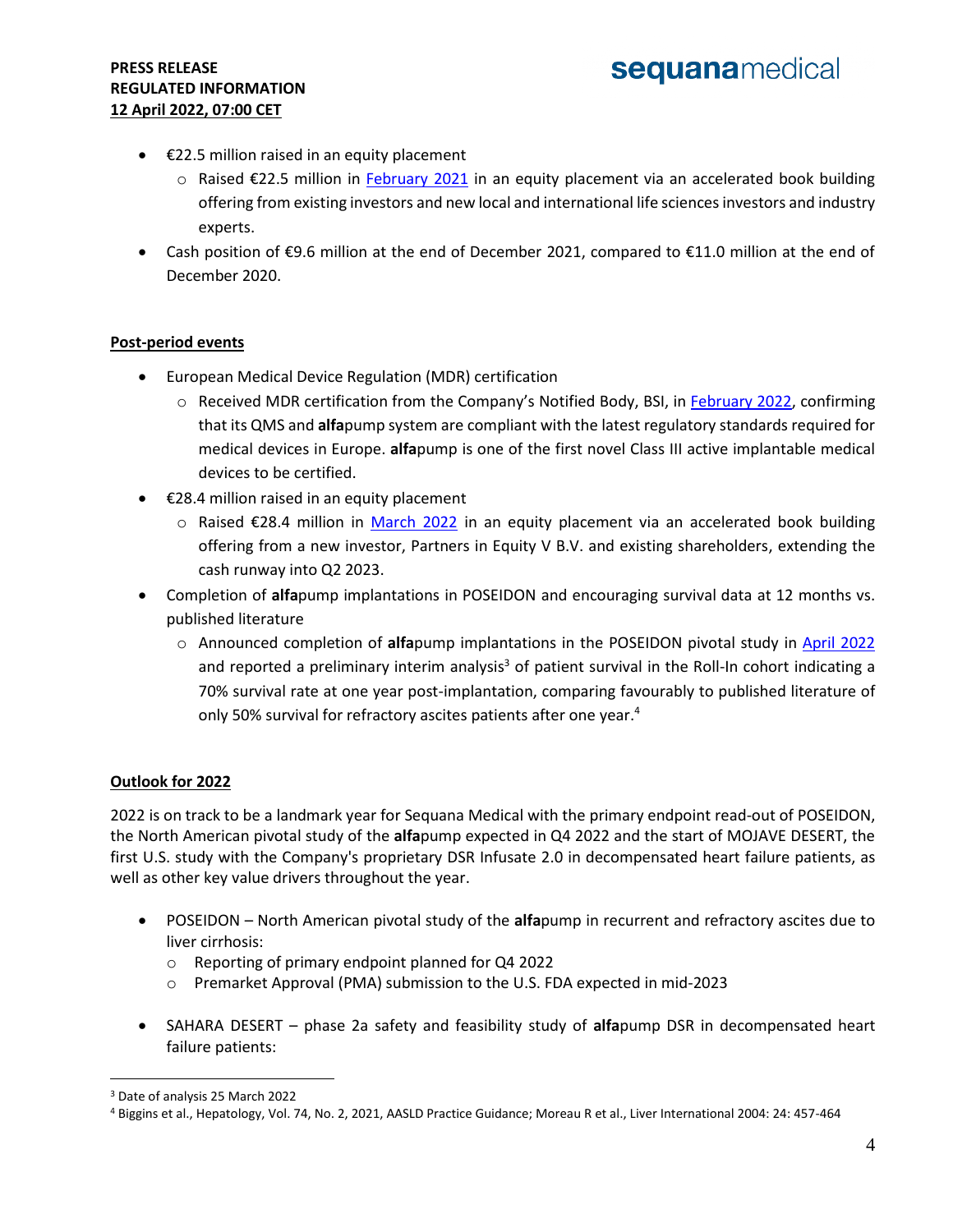- o Completion of patient enrolment expected in H1 2022
- o Reporting of top-line data expected in H2 2022
- MOJAVE DESERT phase 1b/2a safety and feasibility study in the U.S. of short-term DSR therapy using the proprietary DSR Infusate 2.0 in decompensated heart failure patients:
	- o Study due to commence before end of year

#### **Detailed financial review**

| in Thousand Euros                         | FY 2021               | <b>FY 2020</b> | Change |  |
|-------------------------------------------|-----------------------|----------------|--------|--|
| Revenue                                   | 371                   | 963            | -62%   |  |
| Cost of goods sold                        | (77)                  | (202)          | $-62%$ |  |
| <b>Gross margin</b>                       | 294                   | 761            | $-61%$ |  |
| Sales & Marketing                         | (2,079)               | (2, 322)       | $-10%$ |  |
| Clinical                                  | (7, 798)              | (6, 108)       | +28%   |  |
| Quality & Regulatory                      | (3, 215)              | (2, 232)       | $+44%$ |  |
| Supply Chain                              | (2,716)               | (1,636)        | +66%   |  |
| Engineering                               | (3,206)               | (1,859)        | $+72%$ |  |
| <b>General &amp; Administration</b>       | (5,098)<br>(4, 417)   |                | $+15%$ |  |
| Other income                              | 1,205                 | 41             | N.M.   |  |
| <b>Total operating expenses</b>           | (22,907)<br>(18, 532) |                | $+24%$ |  |
| <b>Earnings before interest and taxes</b> | (22, 614)             | (17, 771)      | $+27%$ |  |
| (EBIT <sup>5</sup> )                      |                       |                |        |  |
| Finance income                            | 246                   | 170            | +45%   |  |
| Finance cost                              | (855)                 | (1, 348)       | -37%   |  |
| <b>Total net finance expense</b>          | (1, 178)<br>(608)     |                | -48%   |  |
| Income tax expense                        | (393)                 | (157)          | +150%  |  |
| Net loss for the period                   | (23,615)              | (19, 106)      | $+24%$ |  |
|                                           |                       |                |        |  |
| <b>Basic Loss Per Share</b>               | (1.30)                | (1.25)         | $+4%$  |  |
| Cash position* at 31 December             | 9,600                 | 11,016         | $-13%$ |  |

N.M.: Not Meaningful (percentage greater than 150%)

\* Cash position only includes highly liquid cash and cash equivalents.

#### **Consolidated statements of profit and loss**

#### **Revenue**

 $\overline{a}$ 

Revenue decreased from €0.96 million in 2020 to €0.37 million in 2021 as a result of reduced supply of the **alfa**pump for the European commercial activities due to lower manufacturing yield and the prioritization of the product supply for the POSEIDON and RED DESERT clinical trials in H1 2021, as well as the impact of COVID-19 on **alfa**pump procedures in France and Germany.

<sup>&</sup>lt;sup>5</sup> EBIT is defined as revenue less cost of goods sold and operating expenses.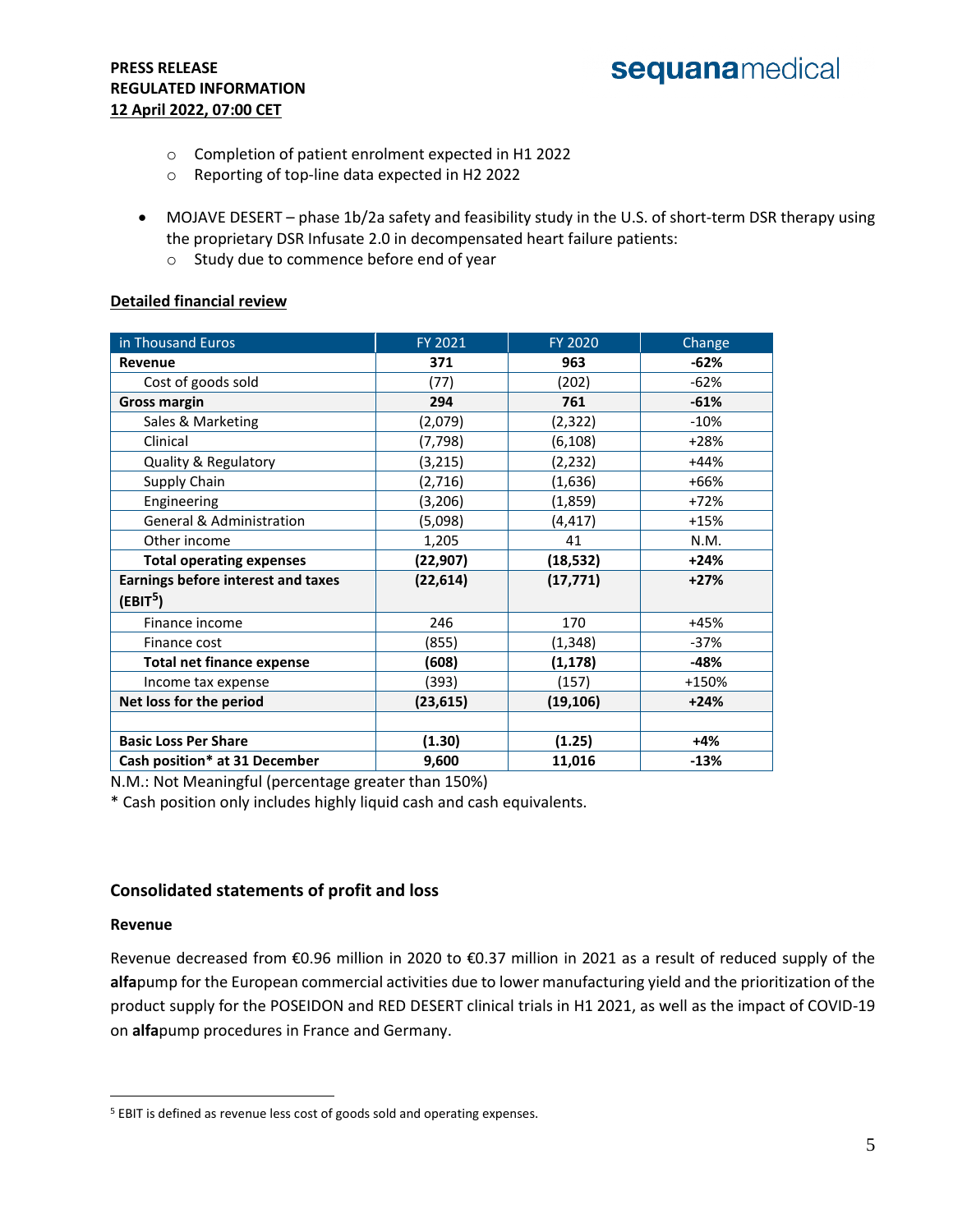#### **Cost of goods sold**

Cost of goods sold decreased from €0.20 million in 2020 to €0.08 million in 2021 which is in line with the decrease in revenue.

#### **Operating expenses**

Total operating expenses increased from €18.53 million in 2020 to €22.91 million in 2021 mainly due to i) the preparations for the submissions for marketing approval of the **alfa**pump in the U.S. and Canada, and ii) preclinical and clinical development work for Sequana Medical's proprietary DSR therapy.

*Sales and marketing* expenses decreased from €2.32 million in 2020 to €2.08 million in 2021 due to the reduced European commercial activities.

*Clinical* expenses increased from €6.11 million in 2020 to €7.79 million in 2021 mainly as a result of costs related to the North American pivotal POSEIDON study of the **alfa**pump, the RED DESERT and SAHARA DESERT feasibility studies of the **alfa**pump DSR and pre-clinical development of the Company's proprietary DSR Infusate.

*Quality and Regulatory* expenses increased from €2.23 million in 2020 to €3.22 million in 2021, mainly driven by costs related to the new Medical Devices Regulation (Regulation 2017/145) and Medical Device Single Audit Program (MDSAP) certifications as well as external advice costs for the preparation of the submissions for marketing approval of the **alfa**pump in the U.S. and Canada.

*Supply chain* expenses increased from €1.64 million in 2020 to €2.72 million in 2021 largely driven by additional staffing for the preparation of the submissions for marketing approval of the **alfa**pump in the U.S. and Canada.

*Engineering* expenses increased from €1.86 million in 2020 to €3.21 million in 2021, largely driven by external advice and staffing for the preparations of the submissions for marketing approval of the **alfa**pump in the U.S. and Canada.

*General and administration* expenses increased from €4.42 million in 2020 to € 5.10 million in 2021 mainly due to costs relating to the equity placement in H1 2021 and additional staffing.

*Other income* increased from €0.04 million in 2020 to €1.21 million in 2021 largely driven by i) the termination of a distribution agreement by mutual agreement and ii) recognized income from Belgian Research & Development (R&D) incentives with regards to incurred R&D expenses.

#### **EBIT<sup>6</sup>**

 $\overline{a}$ 

As a result of the above, earnings before interest and taxes (EBIT) evolved from a loss of €17.77 million in 2020 to a loss of €22.61 million in 2021.

#### **Total net finance expenses**

Net finance cost decreased from €1.18 million in 2020 to €0.61 million in 2021, mainly resulting from the repayment of the Bootstrap loan in 2020.

<sup>6</sup> EBIT is defined as revenue less cost of goods sold and operating expenses.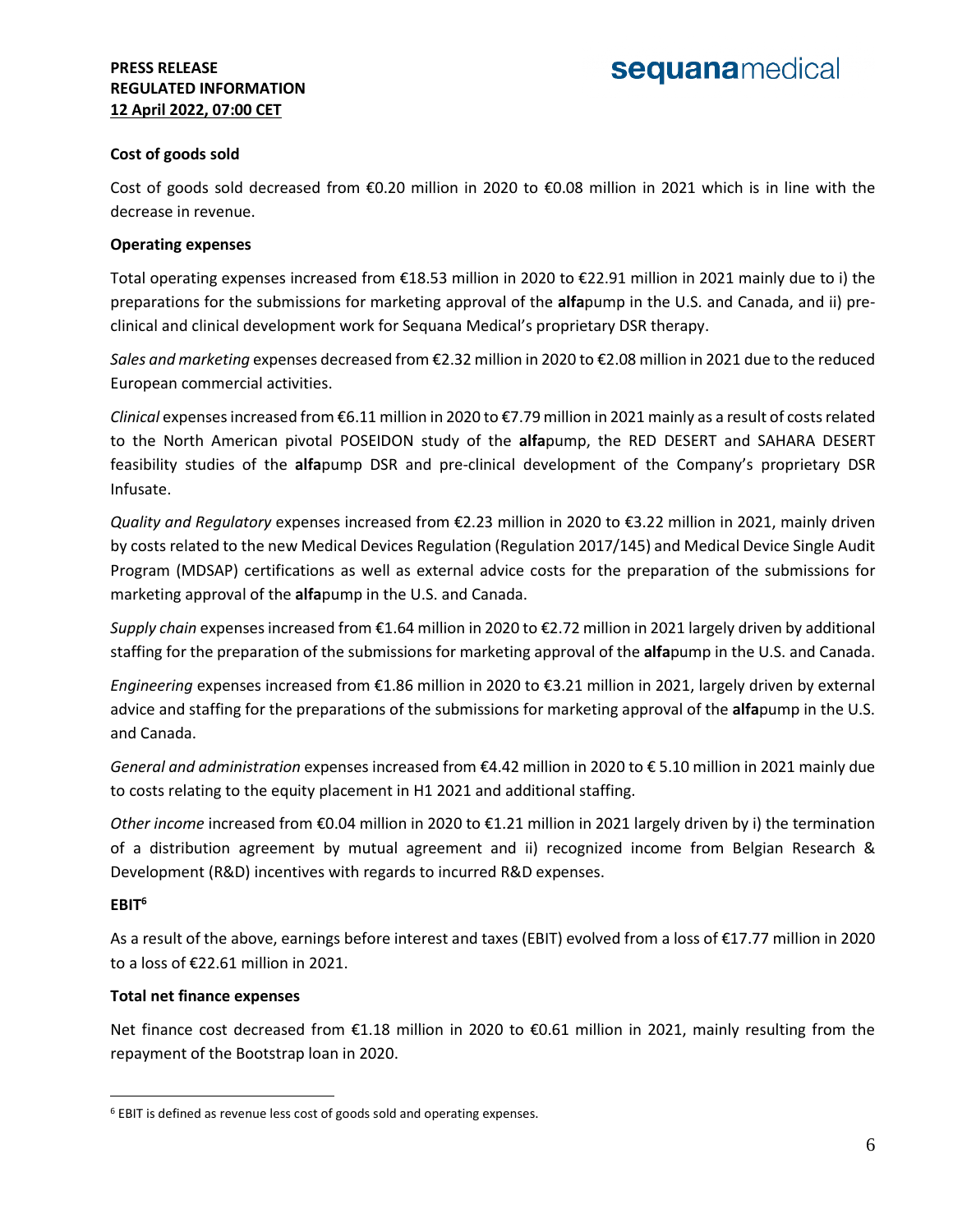#### **Income tax expense**

Income tax expense increased from €0.16 million in 2020 to €0.39 million in 2021 largely caused by the increased activities in Switzerland.

#### **Net loss for the period**

As a result of the above, the net loss increased from €19.11 million in 2020 to €23.62 million in 2021.

#### **Basic losses per share (LPS)**

Basic losses per share increased from €1.25 in 2020 to €1.30 in 2021.

#### **Consolidated balance sheet**

#### **Net debt**

 $\overline{a}$ 

Net debt<sup>7</sup> at 31 December 2021 improved by  $\epsilon$ 1.64 million mainly as a result of the proceeds from the February 2021 equity placement.

#### **Working Capital**

Working capital<sup>8</sup> improved by €0.33 million in 2021 compared to 2020, mainly as a result of an increase in accrued liabilities as well as other payables, partially compensated by an increase in inventory and other receivables and prepaid expenses.

#### **Consolidated statement of cash flows**

Net cash outflow from operating activities was €23.62 million in 2021 compared to €17.01 million in 2020. The outflow was mainly driven by higher net loss of the period.

Cash flow from investing activities resulted in a net outflow of €0.35 million in 2021, slightly higher than the net outflow of €0.14 million in 2020.

Cash flow from financing activities resulted in a net inflow of €22.44 million in 2021, mainly as a result of the proceeds from the February 2021 equity placement. In 2020, the net inflow of €22.63 million was mainly a result of the January 2020 equity placement and the new subordinated loan agreements concluded at the end of July 2020, partially offset by the repayment of the Bootstrap loan (on 16 July 2020).

The Company ended 2021 with a total liquidity position of €9.60 million (2020: €11.02 million).

<sup>&</sup>lt;sup>7</sup> Net debt is calculated by adding short-term, long-term financial and lease debt and deducting cash and cash equivalents.

<sup>8</sup> The components of working capital are inventory + trade receivables + other receivables and prepaid expenses - trade payables other payables - accrued liabilities and provisions.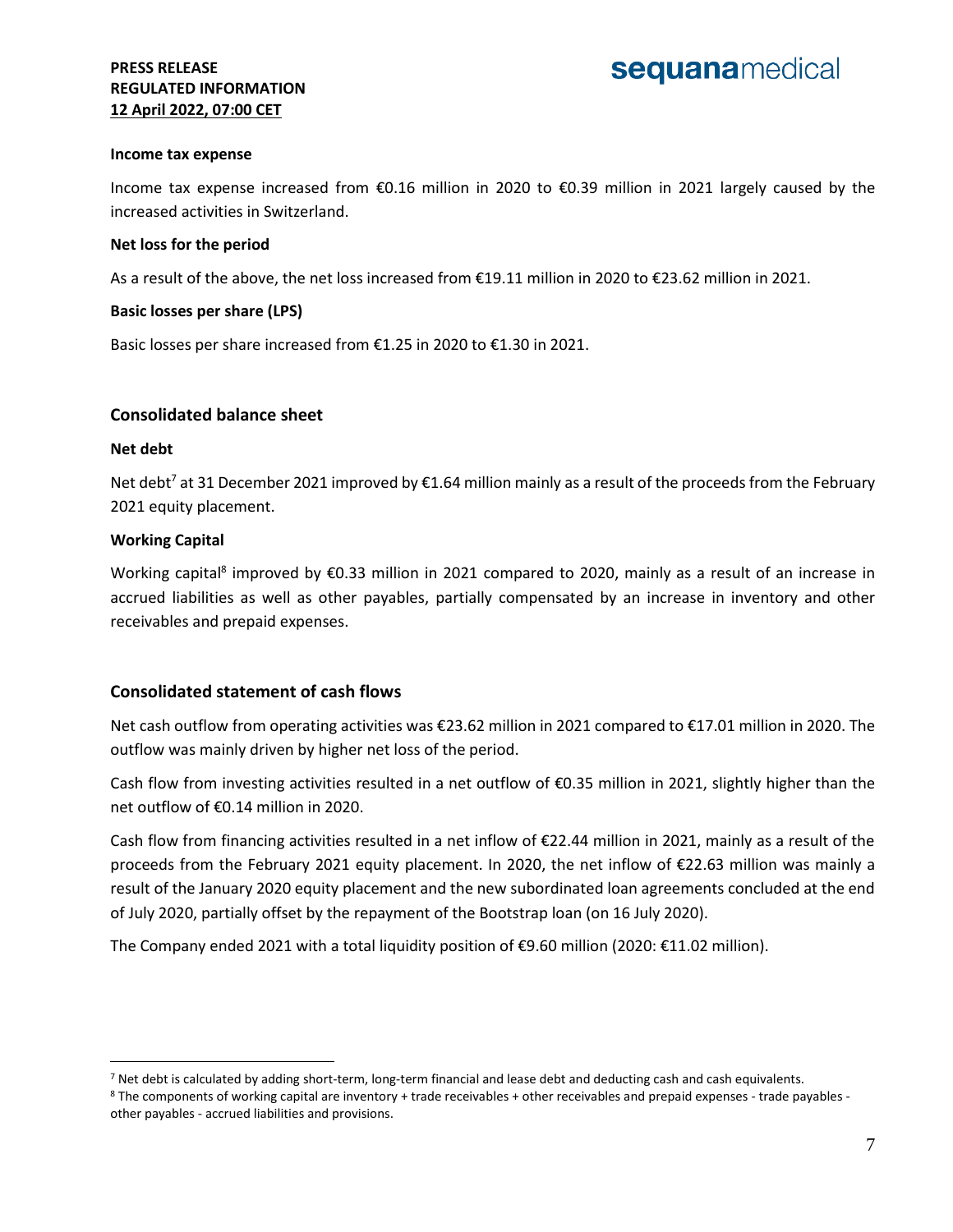#### **Conference Call and Webcast**

Sequana Medical will host a conference call with live webcast presentation today at 03:00 pm CET / 09:00 am EST.

- Registration webcast: please click [here](https://channel.royalcast.com/sequanamedical/#!/sequanamedical/20220412_1)
- Registration conference call (only if you wish to participate in the Q&A): please click [here.](https://event.loopup.com/SelfRegistration/registration.aspx?booking=tRffKSjRpT86hipqFM7GOipkpCLldyrTryFgNQMoTPY=&b=528f7d33-d6cf-439e-b143-56d7da6b8e57) Once registered, you will receive dial-in numbers and a confirmation code.

The webcast and conference call will be conducted in English and a replay will be available on [Sequana](https://www.sequanamedical.com/investors/events-presentations/)  [Medical's website](https://www.sequanamedical.com/investors/events-presentations/) shortly after.

#### **2022 financial calendar**

| 27 April 2022    | Online publication of Annual Report 2021 |
|------------------|------------------------------------------|
| 27 May 2022      | <b>Annual General Meeting 2022</b>       |
| 8 September 2022 | Publication of Half Year Results 2022    |

#### **For more information, please contact:**

#### **Sequana Medical**

Lies Vanneste Director Investor Relations Tel: +32 498 05 35 79 Email: [IR@sequanamedical.com](mailto:IR@sequanamedical.com)

#### **LifeSci Advisors**

Guillaume van Renterghem Tel: +41 76 735 01 31 Email: [gvanrenterghem@lifesciadvisors.com](mailto:chris@lifesciadvisors.com) 

#### **About Sequana Medical**

Sequana Medical is a commercial stage medical device company utilizing its proprietary **alfa**pump® and DSR® (Direct Sodium Removal) technologies to develop innovative treatments for fluid overload in liver disease, malignant ascites and heart failure where diuretics are no longer effective. Fluid overload is a frequent complication of many large diseases – including advanced liver disease driven by NASH (non-alcoholic steatohepatitis)-related cirrhosis and heart failure – with diuretic resistance being widespread. The U.S. market for the **alfa**pump resulting from NASH-related cirrhosis is forecast to exceed €3 billion annually within the next 10-20 years. The heart failure market for DSR and the **alfa**pump DSR® is estimated to be over €5 billion annually in the U.S. and EU5 by 2026.

The **alfa**pump is Sequana Medical's unique, fully implanted wireless device that automatically pumps fluid from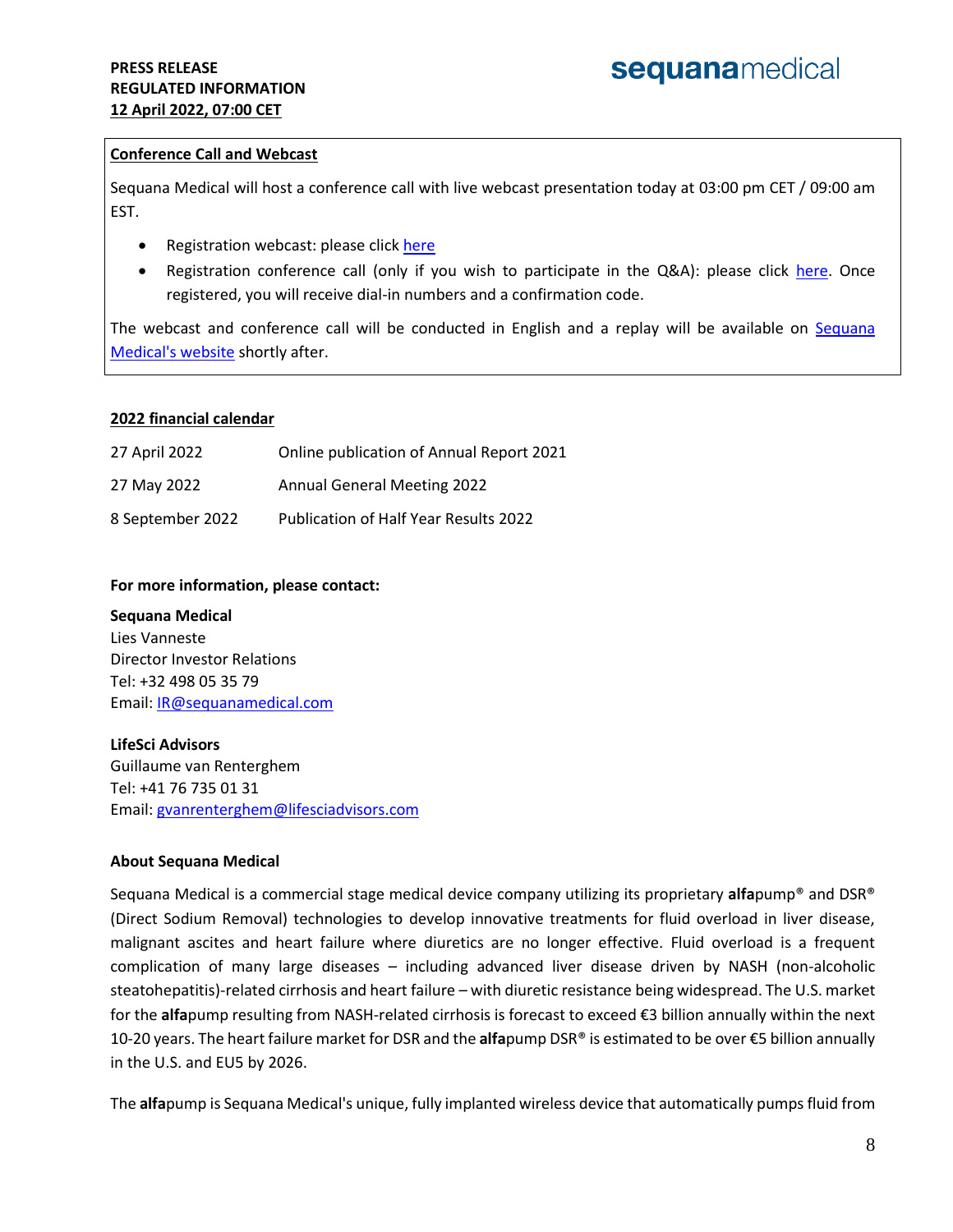the abdominal cavity into the bladder, where it is naturally eliminated through urination. DSR is Sequana Medical's proprietary approach to managing sodium and fluid overload (congestion) through use of a sodiumfree infusate administered into the abdominal cavity.

In the U.S., the Company's key growth market, the **alfa**pump has been granted breakthrough device designation by the FDA for recurrent or refractory ascites due to liver cirrhosis. Interim data from the ongoing North American pivotal study (POSEIDON) showed positive outcomes against all primary endpoints, rapid and persistent clinically important improvement in quality of life as well as a mean survival probability of 70% at 12 months post-implantation (compared to 50% survival rate for refractory ascites patients in the published literature). All patients have been implanted with the **alfa**pump and primary endpoint reporting is planned for Q4 2022. This study is intended to support a future marketing application of the **alfa**pump in the U.S. and Canada. In Europe, the **alfa**pump is CE-marked for the management of refractory ascites due to liver cirrhosis and malignant ascites and is included in key clinical practice guidelines. Over 900 **alfa**pump systems have been implanted to date.

Sequana Medical has combined its proven **alfa**pump and proprietary DSR therapy, and is developing the **alfa**pump DSR, a breakthrough approach to fluid overload due to heart failure. Top-line results of the RED DESERT study and interim results of the SAHARA DESERT study indicate that repeated DSR therapy in diureticresistant heart failure patients is able to safely, effectively and rapidly eliminate persistent congestion and restore euvolemia, improve cardio-renal status and restore diuretic response for months post-treatment. Reporting of top-line data for SAHARA DESERT is planned for H2 2022.

Sequana Medical is headquartered in Ghent, Belgium. For further information, please visit [www.sequanamedical.com.](http://www.sequanamedical.com/)

#### *Important Regulatory Disclaimers*

*The alfapump® system is not currently approved in the United States or Canada. In the United States and Canada, the alfapump system is currently under clinical investigation (POSEIDON Study) and is being studied in adult patients with refractory or recurrent ascites due to cirrhosis. For more information regarding the POSEIDON clinical study see [www.poseidonstudy.com.](https://www.poseidonstudy.com/) The DSR® therapy is still in development and it should be noted that any statements regarding safety and efficacy arise from ongoing pre-clinical and clinical investigations which have yet to be completed. The DSR therapy is not currently approved for clinical research in the United States or Canada. There is no link between the DSR therapy and ongoing investigations with the alfapump system in Europe, the United States or Canada.* 

*Note: alfapump® is a registered trademark. DSR® and alfapump DSR® are registered trademarks in the Benelux, China, the EU, United Kingdom, and Hong Kong.*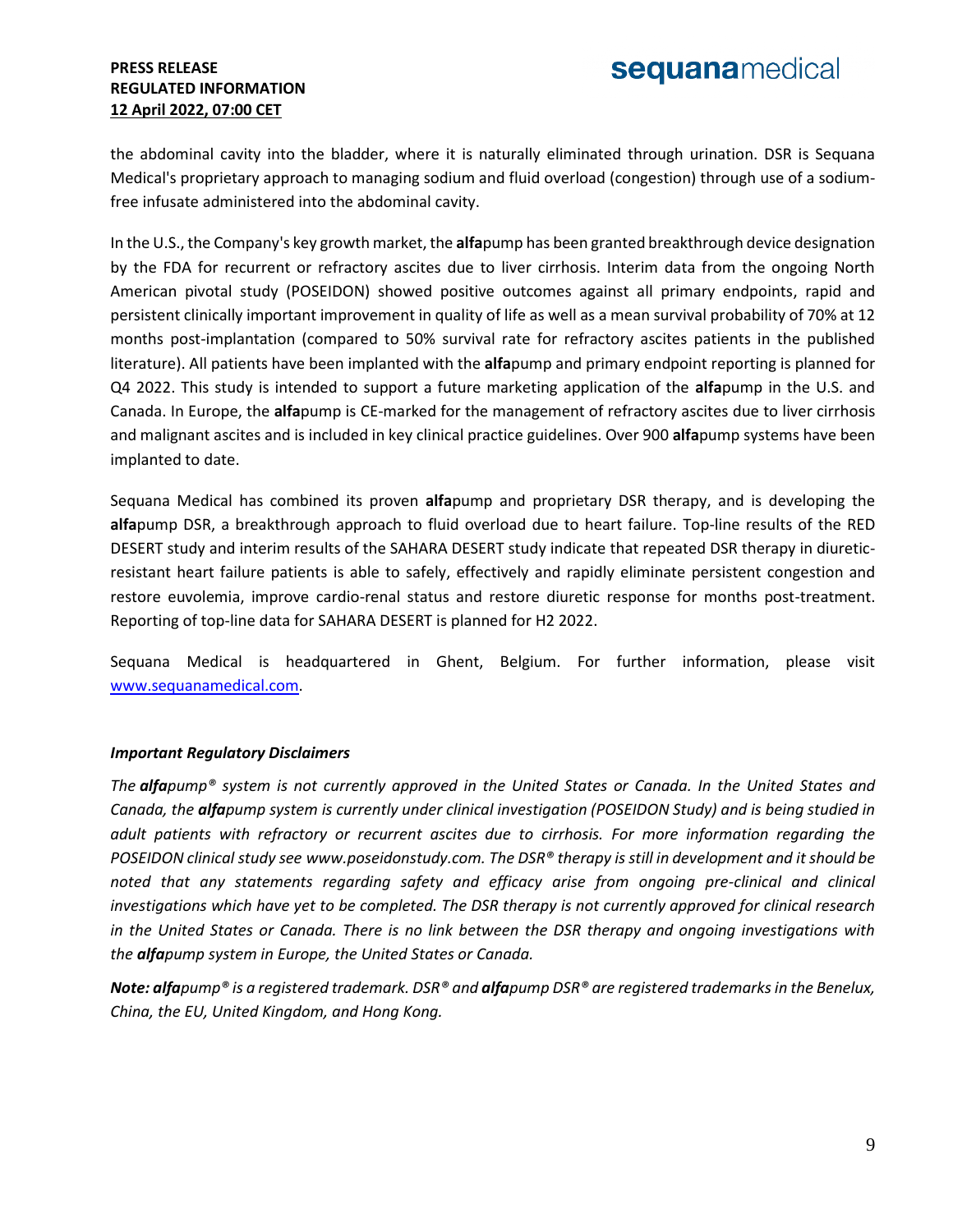## sequanamedical

#### *Forward-looking statements*

*This press release may contain predictions, estimates or other information that might be considered forwardlooking statements. Such forward-looking statements are not guarantees of future performance. These forward-looking statements represent the current judgment of Sequana Medical on what the future holds, and are subject to risks and uncertainties that could cause actual results to differ materially. Sequana Medical expressly disclaims any obligation or undertaking to release any updates or revisions to any forward-looking statements in this press release, except if specifically required to do so by law or regulation. You should not place undue reliance on forward-looking statements, which reflect the opinions of Sequana Medical only as of the date of this press release.*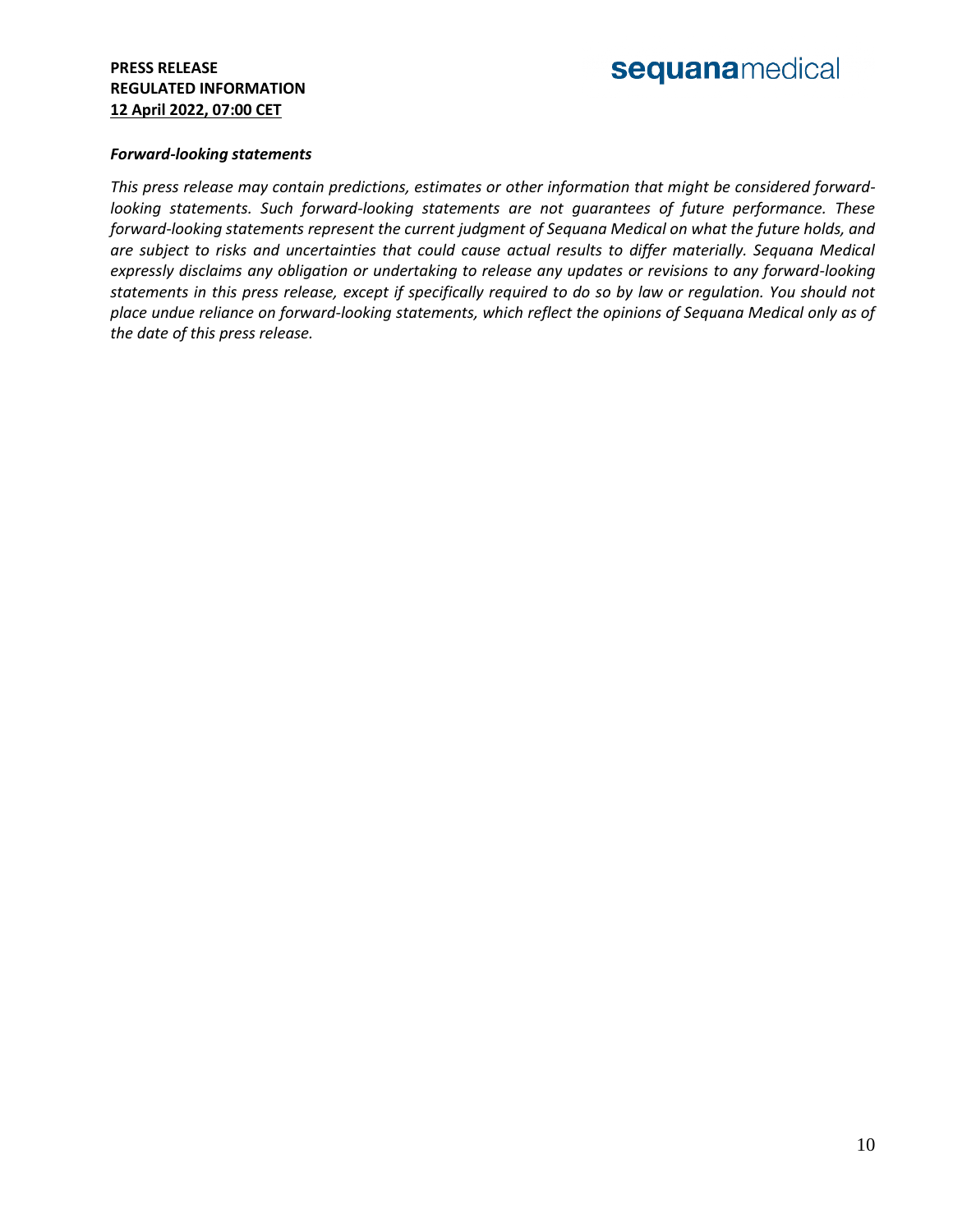# sequanamedical

#### **Financial information**

The financial statements have been prepared in accordance with IFRS, as adopted by the EU. The financial information included in this press release is an extract from the full IFRS consolidated financial statements which will be published on 27 April 2022.

As of the date of this press release, the statutory auditor, PricewaterhouseCoopers Bedrijfsrevisoren BV, with registered office at Culliganlaan 5, 1831 Machelen, Belgium, represented by Peter D'hondt, auditor, has not yet completed his audit procedures on the IFRS consolidated statements as of and for the year ended 31 December 2021.

The statutory auditor has confirmed that the audit, which is substantially complete, has not to date revealed any material misstatement in the draft consolidated accounts, and that the accounting data reported in the press release is consistent, in all material respects, with the draft accounts from which it has been derived.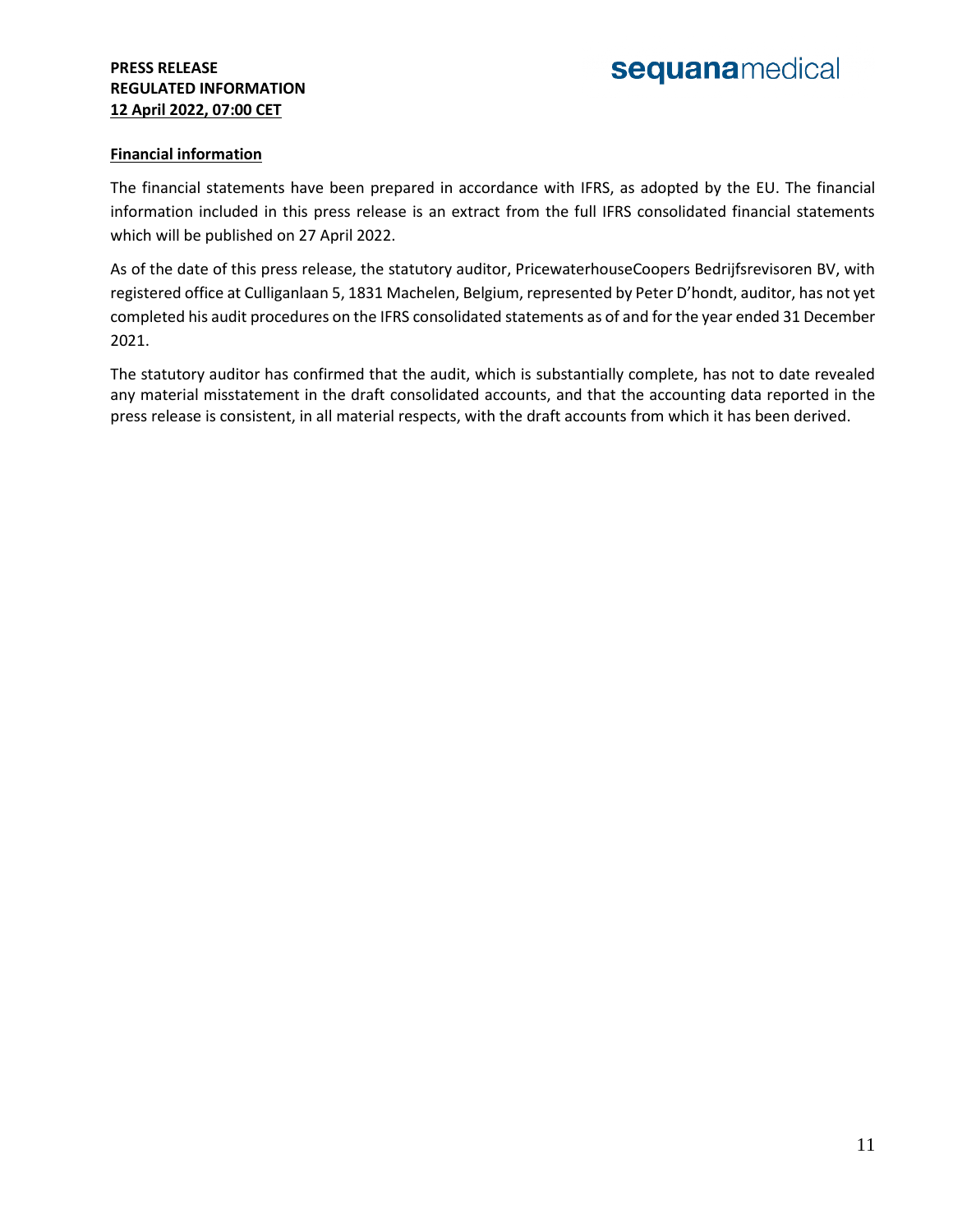# sequanamedical

## Consolidated statement of profit and loss

| in Thousand Euros (if not stated otherwise) | Year ended 31 December |           |  |
|---------------------------------------------|------------------------|-----------|--|
|                                             | 2021                   | 2020      |  |
| Revenue                                     | 371                    | 963       |  |
| Cost of goods sold                          | (77)                   | (202)     |  |
| <b>Gross margin</b>                         | 294                    | 761       |  |
|                                             |                        |           |  |
| Sales & Marketing                           | (2,079)                | (2, 322)  |  |
| Clinical                                    | (7, 798)               | (6, 108)  |  |
| Quality & Regulatory                        | (3, 215)               | (2, 232)  |  |
| Supply Chain                                | (2,716)                | (1,636)   |  |
| Engineering                                 | (3, 206)               | (1,859)   |  |
| General & Administration                    | (5,098)                | (4, 417)  |  |
| Other income                                | 1,205                  | 41        |  |
| <b>Total operating expenses</b>             | (22, 907)              | (18, 532) |  |
|                                             |                        |           |  |
| Earnings before interests and taxes (EBIT)  | (22, 614)              | (17, 771) |  |
|                                             |                        |           |  |
| Finance income                              | 246                    | 170       |  |
| Finance cost                                | (855)                  | (1, 348)  |  |
| <b>Total net finance expense</b>            | (608)                  | (1, 178)  |  |
|                                             |                        |           |  |
| Income tax expense                          | (393)                  | (157)     |  |
| Net loss for the period                     | (23, 615)              | (19, 106) |  |
|                                             |                        |           |  |
| Basic losses per share (in Euro)            | (1.30)                 | (1.25)    |  |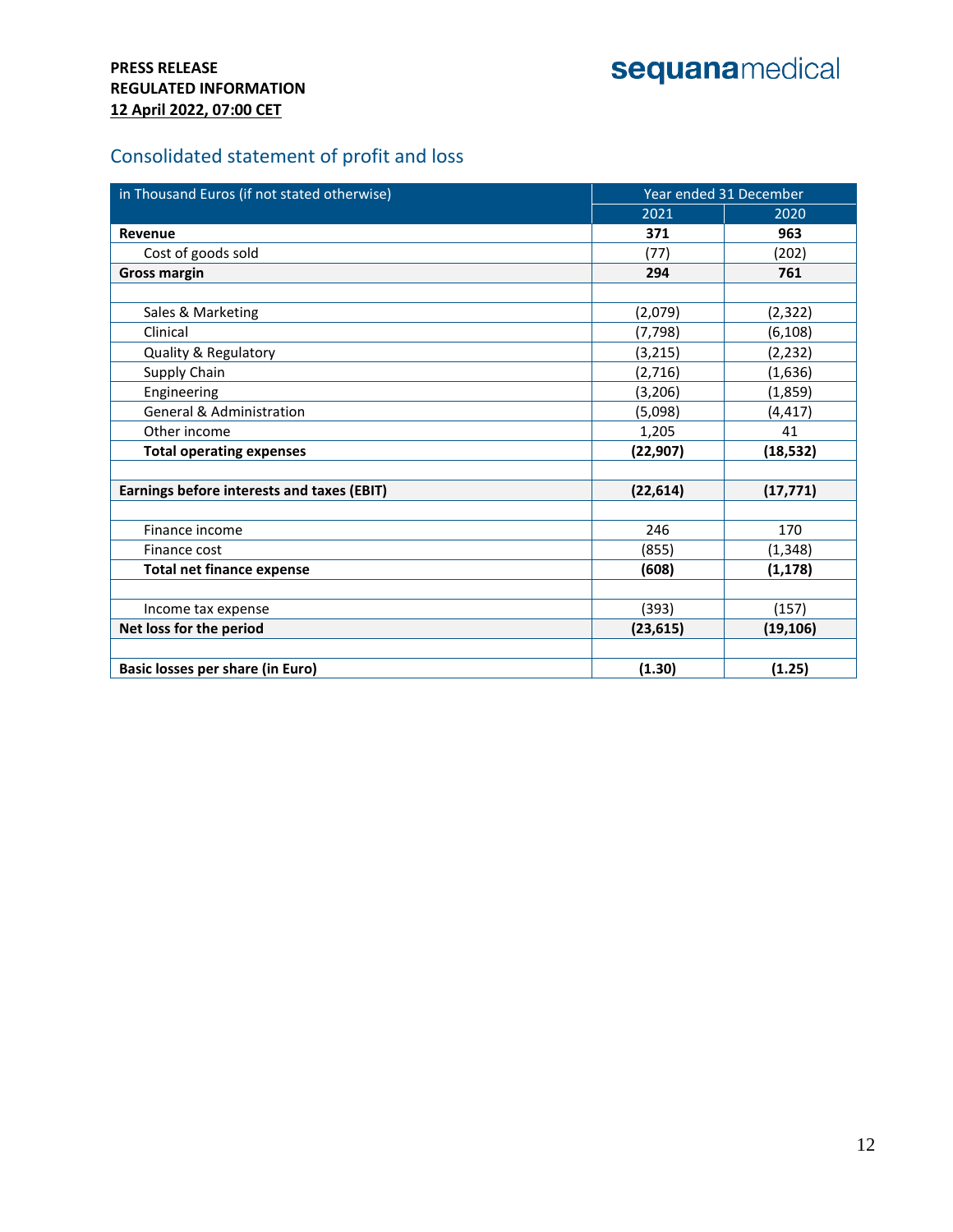## Consolidated statement of comprehensive income

| in Thousand Euros (if not stated otherwise)                    | Year ended 31 December |           |  |
|----------------------------------------------------------------|------------------------|-----------|--|
|                                                                | 2021                   | 2020      |  |
| Net loss for the period                                        | (23, 615)              | (19, 106) |  |
| Components of other comprehensive income (OCI)                 |                        |           |  |
| items that will not be reclassified to profit or loss:         |                        |           |  |
| Remeasurements of defined benefit plans                        | 96                     | (15)      |  |
|                                                                |                        |           |  |
| Items that may be reclassified subsequently to profit or loss: |                        |           |  |
| Currency translation adjustments                               | (256)                  | (108)     |  |
|                                                                |                        |           |  |
| Total other comprehensive income/(loss)-net of tax             | (160)                  | (123)     |  |
| <b>Total comprehensive income</b>                              | (23, 775)              | (19, 229) |  |
|                                                                |                        |           |  |
| Attributable to Seguana Medical shareholders                   | (23, 775)              | (19,229)  |  |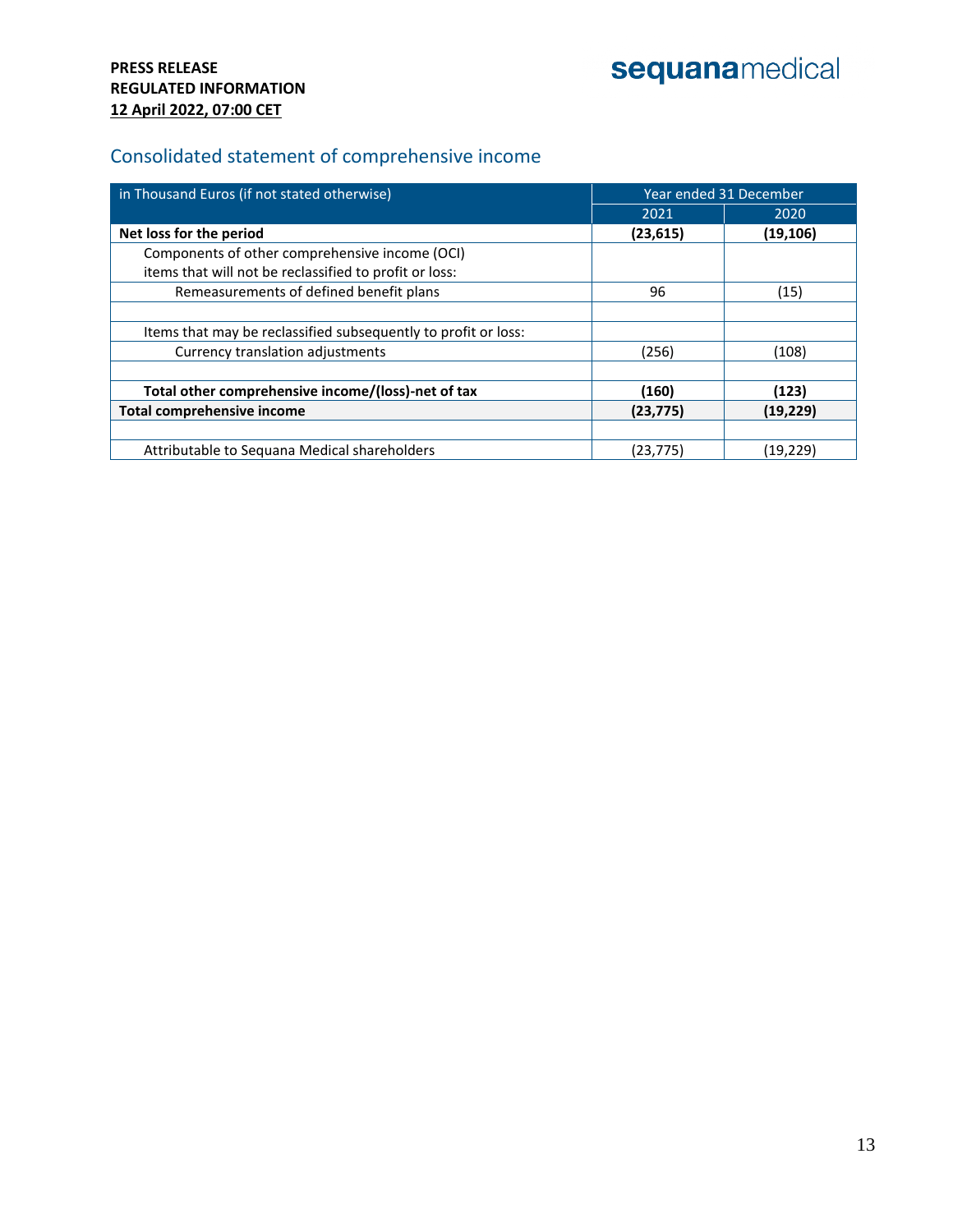### Consolidated balance sheet

| in Thousand Euros                      | As at 31 December |           |  |
|----------------------------------------|-------------------|-----------|--|
|                                        | 2021              | 2020      |  |
| <b>ASSETS</b>                          |                   |           |  |
| Property, plant and equipment          | 1,268             | 705       |  |
| <b>Financial Assets</b>                | 82                | 67        |  |
| Other non-current assets               | 464               |           |  |
| <b>Total non-current assets</b>        | 1,815             | 772       |  |
| Trade receivables                      | 82                | 24        |  |
| Other receivables and prepaid expenses | 1,069             | 930       |  |
| Inventory                              | 2,139             | 1,472     |  |
| Cash and cash equivalents              | 9,600             | 11,016    |  |
| <b>Total current assets</b>            | 12,891            | 13,441    |  |
| <b>Total assets</b>                    | 14,705            | 14,213    |  |
| <b>EQUITY AND LIABILITIES</b>          |                   |           |  |
| Share capital                          | 1,925             | 1,635     |  |
| Share premium                          | 142,433           | 119,333   |  |
| Reserves                               | (2,669)           | (2,250)   |  |
| Loss brought forward                   | (142, 695)        | (119,080) |  |
| Cumulative translation adjustment      | 220               | 476       |  |
| <b>Total equity</b>                    | (787)             | 113       |  |
| Long term financial debts              | 7,325             | 7,473     |  |
| Long term lease debts                  | 477               | 123       |  |
| Retirement benefit obligation          | 510               | 539       |  |
| <b>Total non-current liabilities</b>   | 8,312             | 8,135     |  |
| Short term financial debts             |                   |           |  |
| Short term lease debts                 | 283               | 264       |  |
| Trade payables                         | 2,367             | 2,802     |  |
| Other payables                         | 1,925             | 1,523     |  |
| Accrued liabilities and provisions     | 2,605             | 1,376     |  |
| <b>Total current liabilities</b>       | 7,180             | 5,966     |  |
| <b>Total equity and liabilities</b>    | 14,705            | 14,213    |  |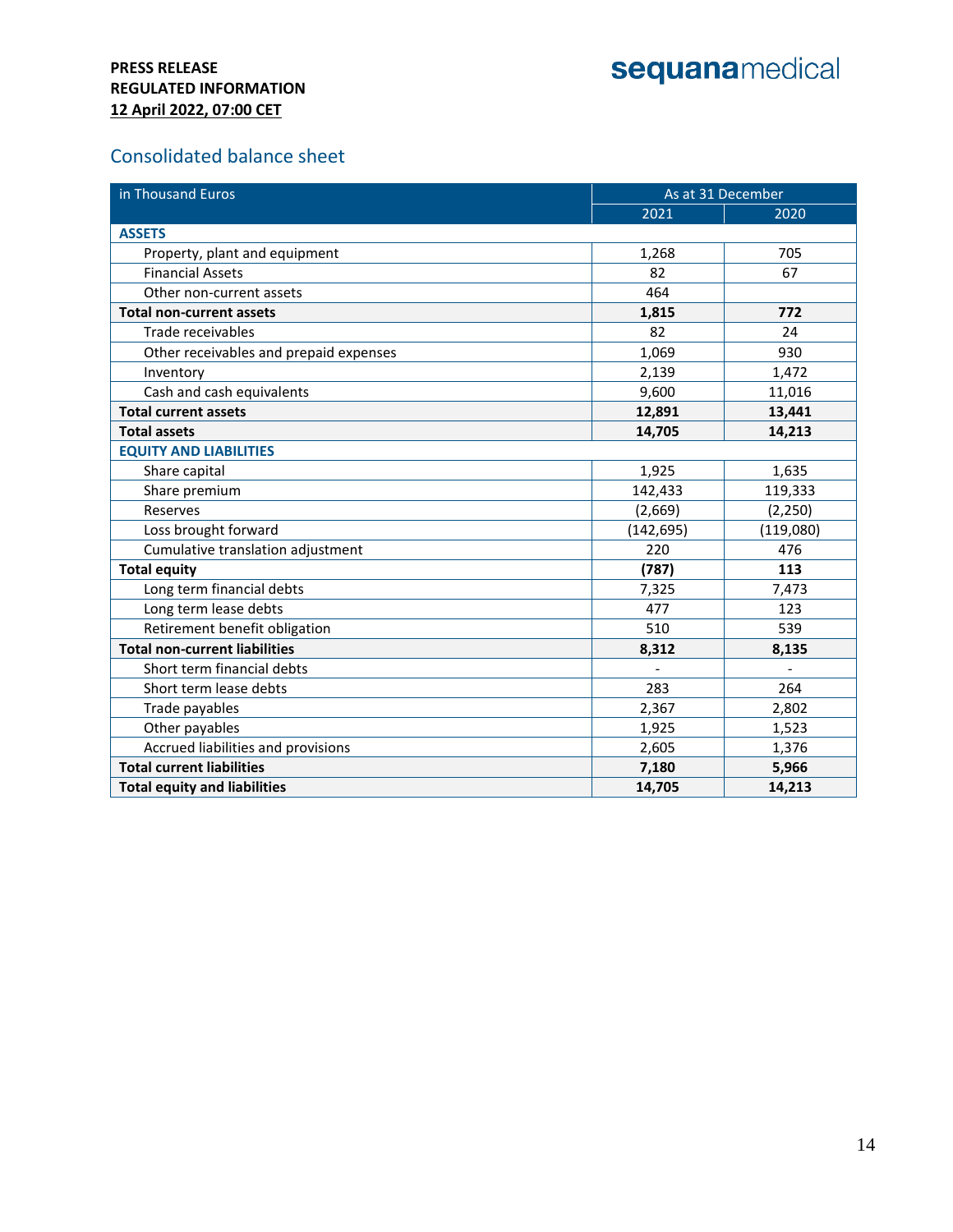# sequanamedical

## Consolidated statement of cash flows

| in Thousand Euros                                               | Year ended 31 December   |           |  |
|-----------------------------------------------------------------|--------------------------|-----------|--|
|                                                                 | 2021                     | 2020      |  |
| Net loss for the period                                         | (23, 615)                | (19, 106) |  |
| Income tax expense                                              | 393                      | 157       |  |
| <b>Financial result</b>                                         | 613                      | 1,047     |  |
| Depreciation                                                    | 409                      | 307       |  |
| Change in defined benefit plan                                  | (40)                     | (22)      |  |
| Share-based compensation                                        | 536                      | 256       |  |
| Changes in trade and other receivables                          | (163)                    | 384       |  |
| Changes in inventories                                          | (865)                    | 126       |  |
| Changes in trade and other payables/provisions                  | (662)                    | (117)     |  |
| Taxes paid                                                      | (222)                    | (36)      |  |
| Cash flow used in operating activities                          | (23, 617)                | (17,005)  |  |
| Investments in tangible fixed assets                            | (326)                    | (138)     |  |
| <b>Investments in financial assets</b>                          | (12)                     | (4)       |  |
| Cash flow used in investing activities                          | (338)                    | (142)     |  |
| Proceeds from capital increase                                  | 22,771                   | 19,000    |  |
| (Repayments) from leasing debts                                 | (335)                    | (274)     |  |
| (Repayments) from financial debts                               |                          | (3, 201)  |  |
| Proceeds from financial debts                                   | $\overline{\phantom{a}}$ | 7,300     |  |
| Interest paid                                                   |                          | (194)     |  |
| Cash flow from financing activities                             | 22,435                   | 22,631    |  |
| Net change in cash and cash equivalents                         | (1,520)                  | 5,483     |  |
| Cash and cash equivalents at the beginning of the period        | 11,016                   | 5,586     |  |
| Net effect of currency translation on cash and cash equivalents | 104                      | (54)      |  |
| Cash and cash equivalents at the end of the period              | 9,600                    | 11,016    |  |